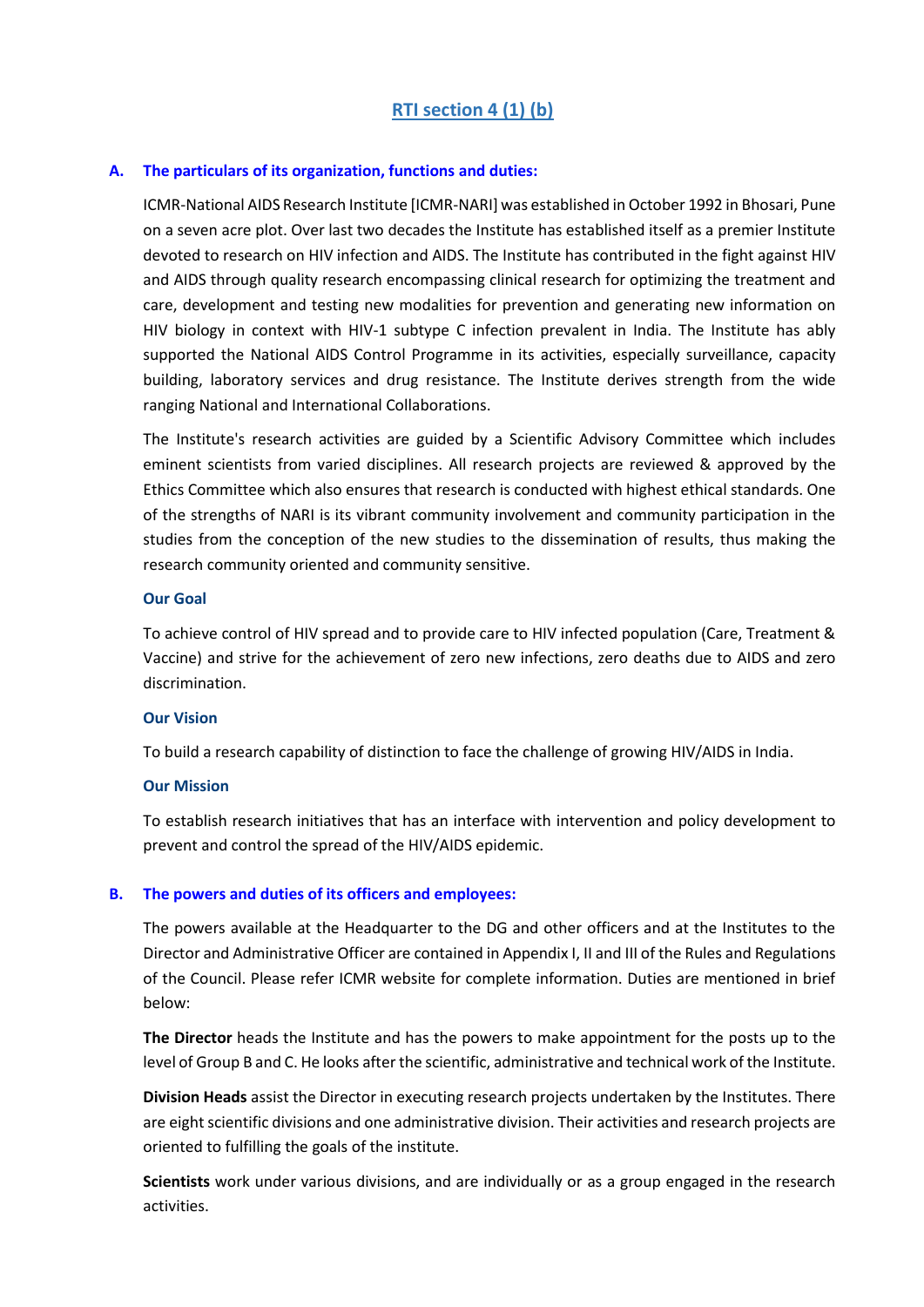**Technical Staff** constitute a core research groups to assist and support various research projects, being carried out by the scientists.

**Administration** works under the leadership of Administrative Officer assisted by Assistant / Upper Division Clerk / Lower Division Clerk etc. The administration deals with all types of service matters like preparation of salary, purchase, maintaining of service book, making arrangements for meetings, maintaining of building etc.,

**Supportive staff** is the backbone of the Institute, in administration and scientific research.

# **C. The procedure followed in the decision making process, including channels of supervision and accountability:**

The decision making process, including channels of supervision and accountability is governed by the various committees constituted to guide the Director with respect to various issues. The institutional committees are:

| S. N. | Name of the<br><b>Committee</b>                                            | Composition                                                                                                                                                                                   |
|-------|----------------------------------------------------------------------------|-----------------------------------------------------------------------------------------------------------------------------------------------------------------------------------------------|
| 1.    | Purchase<br>Committee                                                      | Dr. Seema Sahay (Chairperson), Dr. Madhuri Thakar, Dr. Vijay<br>Nema, Dr. Serena D'Souza, Ms. Swati Gaikwad and Mr. Jitendra<br>Kumar                                                         |
| 2.    | Complaints<br>Committee on<br><b>Sexual Harassment</b><br>of Working Women | Dr. Seema Sahay (Chairperson), Dr. Sanjeevani Kulkarni, Dr. S.M.<br>Shahabuddin and Ms. Shraddha Gaikwad                                                                                      |
| 3.    | <b>Canteen Committee</b>                                                   | Dr. Serena D'souza (Chairperson), Dr. Sangeeta Kulkarni, Dr. S.M.<br>Shahabuddin, Ms. Swati Gaikwad and Ms. Suvarna Sane                                                                      |
| 4.    | Ph.D. Committee                                                            | Dr. Smita Kulkarni (Chairperson), Dr. Madhuri Thakar, Dr. Seema<br>Sahay and Dr. Vijay Nema                                                                                                   |
| 5.    | Bio-Safety<br>Committee                                                    | Dr. Arati Mane (Chairperson), Dr. Madhuri Thakar, Dr. Manisha<br>Ghate, Dr. Vijay Nema, Mr. Micheal Periera and Mr. Rajendra<br>Yelgate                                                       |
| 6.    | Library Committee                                                          | Dr. Pallavi Shidhaye (Chairperson), Dr. Seema Sahay, Dr. Vandana<br>Saxena, Dr. S. M. Shahabuddin and Ms. Swati Gaikwad                                                                       |
| 7.    | <b>Building committee</b>                                                  | Dr. Suchit Kamble (Chairperson), Dr. Vijay Nema, Mrs. Swati<br>Gaikwad and Mr. Vishal Bhosale                                                                                                 |
| 8.    | Hindi Committee                                                            | Dr. Samiran Panda (Chairperson), Dr. Seema Sahay (Working<br>Chairperson), Mr. Rajesh Yadav (Member Secretary), Ms. Rajani<br>Bagul, Ms. Sushma Jadhav, Ms. Asmita Kadhe, and Mr. Atul Sirsat |
| 9.    | Condemnation<br>Committee                                                  | Prof. Suresh Gosavi (Chairperson), Dr. Sunit Rane, Dr. Vijay<br>Nema, Ms. Swati Gaikwad, Mr. Jitendra Kumar and Dr. Madhuri<br>Thakar                                                         |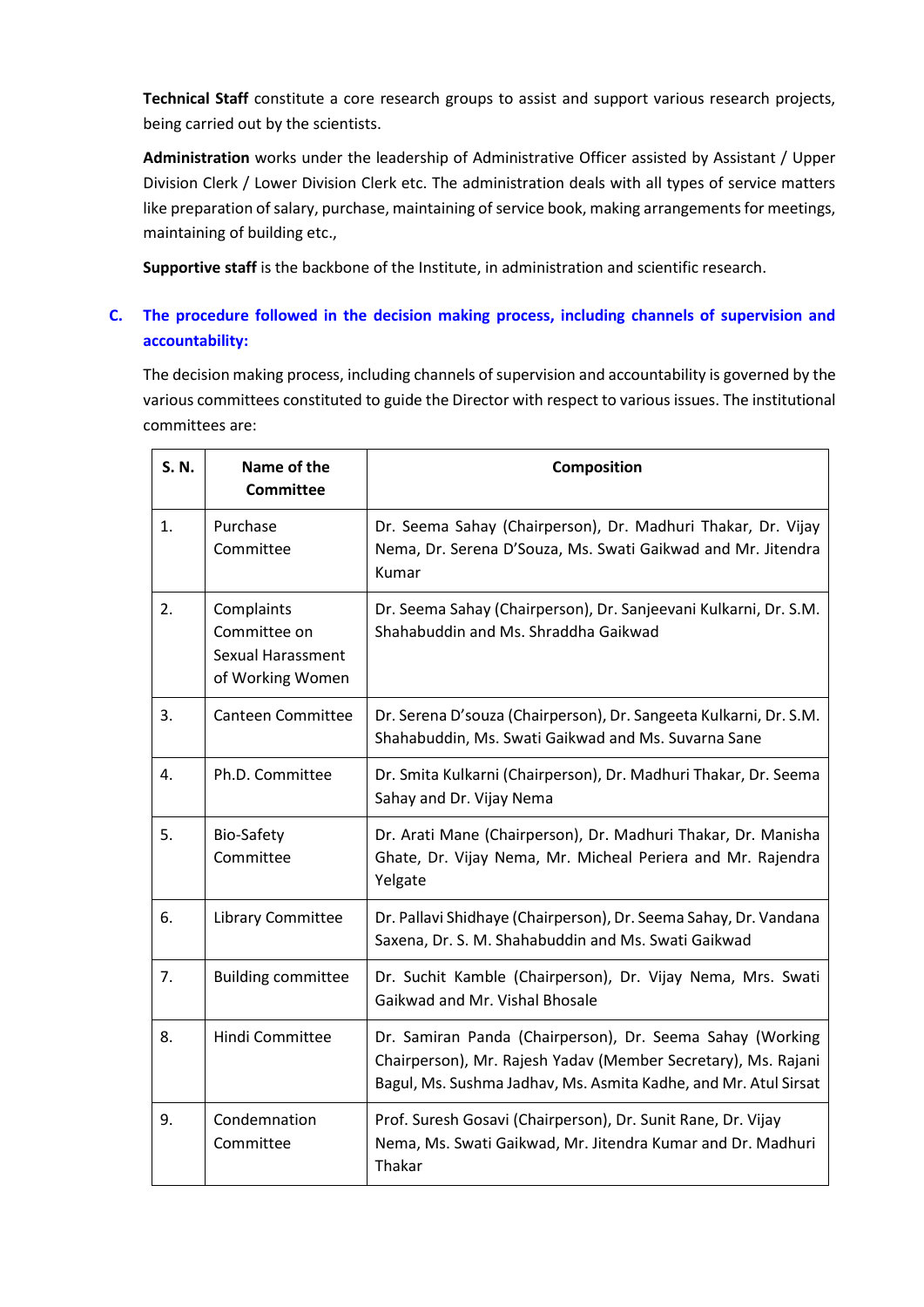| S. N. | Name of the<br><b>Committee</b>                                 | Composition                                                                                                                                                                                                                                                         |
|-------|-----------------------------------------------------------------|---------------------------------------------------------------------------------------------------------------------------------------------------------------------------------------------------------------------------------------------------------------------|
| 10.   | Translational<br>Research<br>Committee                          | Dr. Sheela Godbole (Chairperson), Dr. Manisha Ghate and Dr.<br>Swarali Kurle                                                                                                                                                                                        |
| 11.   | Drug Committee                                                  | Dr. Abhijit Kadam (Chairperson), Dr. Manisha Ghate, Dr.<br>Ashwini Shete, Dr. Sampada Dhayarkar, Ms. Swati Gaikwad and<br>Mr. Kumar Vaidya                                                                                                                          |
| 12.   | <b>Public Grievance</b><br>Cell                                 | Dr. Manisha Ghate (Chairperson), Dr. Sheeela Godbole, Mr. Hari<br>Om Singh and Ms. Swati Gaikwad                                                                                                                                                                    |
| 13.   | Good Research<br>Practice & Research<br>Misconduct<br>Committee | Dr. Vandana Saxena (Research Integrity Officer), Dr. Megha<br>Mamulwar (Coordinator - Conduct of Research), Dr. Amrita<br>Rao, Ms. Shilpa Bembalkar and Dr. S.M. Shahabuddin                                                                                        |
| 14.   | Safety and Security<br>Committee                                | Dr. Vijay Nema (Chairperson), Dr. Vandana Saxena, Ms. Swati<br>Gaikwad, Mr. Vishal Bhosale, Mr. Amit Nirmalkar, Dr. Madhuri<br>Thakar, Mr. Ajit Patil, Dr. S. M. Shahabuddin, Dr. Radhika<br>Brahme, Mr. Biji George and Dr. Anupam Mukherjee and Dr.<br>Amrita Rao |
| 15.   | Quality<br>Management<br>Committee                              | Dr. Madhuri Thakar (Chairperson), Dr. Manisha Ghate, Dr. Smita<br>Kulkarni, Dr. Arati Mane, Dr. Amrita Rao and Dr. Sangeeta<br>Kulkarni                                                                                                                             |
| 16.   | Swacchha Bharat<br>Committee                                    | Dr. Samiran Panda (Chairperson), Dr. Suchit Kamble (Working<br>Chairperson), Dr. Abhijit Kadam, Mr. Michael Periera, Dr. S. M.<br>Shahabuddin, Ms. Shilpa Bembalkar and Mr. Vishal Bhosale                                                                          |
| 17.   | <b>Internal Committee</b><br>for Property<br>Management         | Dr. Smita Kulkarni, Dr. Suchit Kamble, Ms. Swati Gaikwad, Mr.<br>Michael Periera and Mr. Biji George                                                                                                                                                                |
| 18.   | Maintenance and<br>Permit to Work                               | Dr. Madhuri Thakar, Ms. Swati Gaikwad and Mr. Michael<br>Periera                                                                                                                                                                                                    |

# **D. The norms set by it for the discharge of its functions:**

The Institute discharges its functions in accordance with the provisions contained in its Rules and Regulations, By-laws and the extant administrative and financial norms prescribed by ICMR for its employees.

**E. The rules, regulations, instructions, manuals and records, held by it or under its control or used by its employees for discharging its functions:**

The Institute holds under its control the Rules & Regulations of ICMR, and its by-laws.

<https://main.icmr.nic.in/rti>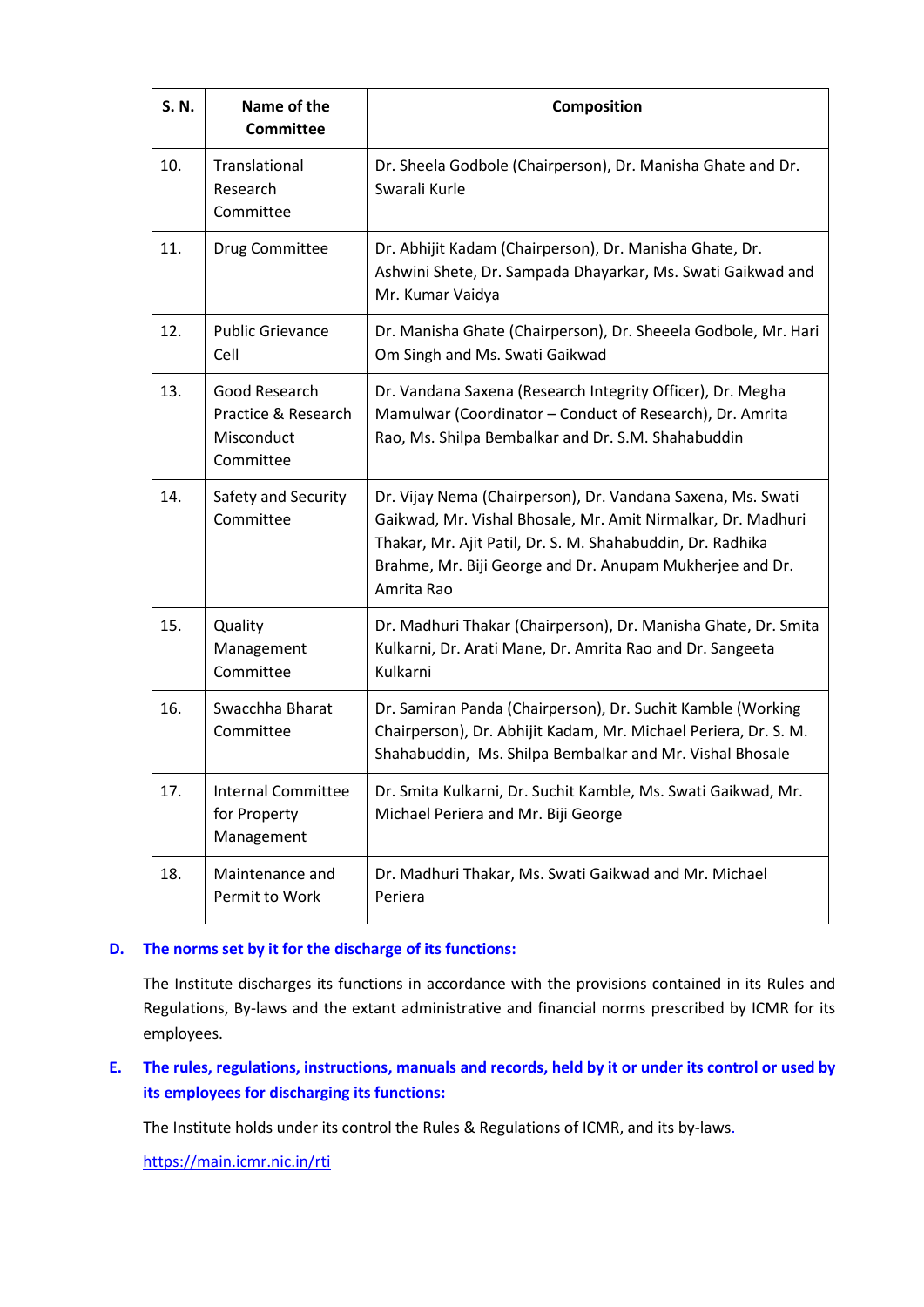# **F. A statement of the categories of documents that are held by it or under its control**

All service-related files and registers of the employees All research projects related files and registers All files and registers related to financial statement of the institutes and projects

# **G. The particulars of any arrangement that exists for consultation with, or representation by, the members of the public in relation to the formulation of its policy or implementation there of:**

The Institute's research activities are guided by Scientific Advisory Committee (SAC) that includes eminent scientist from various disciplines. The SAC members of the institute are given below:

| S. N. | <b>Name of Member and Affiliation</b>                                                                                                                         |
|-------|---------------------------------------------------------------------------------------------------------------------------------------------------------------|
| 1.    | Chairperson -<br>Dr. Jai Prakash Narain, Global Health International Advisers and Former Director,<br>Communicable Diseases/ SDE, WHO/SEARO, New Delhi, India |
| 2.    | Member -<br>Dr. D. A. Gadkari, Ex-Director, National Institute of Virology, Pune                                                                              |
| 3.    | Member -<br>Dr. Smarajit Jana, Principal, Sonagachi Research and Training Institute, Kolkata                                                                  |
| 4.    | Member -<br>Dr. Soman Rajeev N. Honorary Consultant, Deenanath Mangeshkar Hospital & Research<br>Center, Pune                                                 |
| 5.    | Member -<br>Dr. Ravi Verma, Regional Director, Asia Regional Office, International Centre for Research<br>on Women (ICRW), Delhi                              |
| 6.    | Member -<br>Dr. Swarup Sarkar, Director, Communicable Diseases, South East Asia Regional Office,<br>World Health Organization, Delhi                          |
| 7.    | Member -<br>Shri Sanjeeva Kumar, Additional Secretary & DG (NACO & RNTCP) National AIDS Control<br>Organization, Delhi                                        |
| 8.    | Member-<br>Dr. Shobini Rajan, Assistant Director General, National AIDS Control Organization, Delhi                                                           |
| 9.    | Member -<br>Dr. Rabindranath Mukhopadhyaya, Formerly, Prof. ACTREC, Tata Memorial Centre,<br>Mumbai                                                           |
| 10.   | Member -<br>Dr. Himanshu D. Reddy, Associate Professor, Internal Medicine, Endocrinology, King<br>George's Medical University, Lucknow                        |
| 11.   | Member Secretary -<br>Dr. Samiran Panda,<br>Director, ICMR-National AIDS Research Institute, Pune                                                             |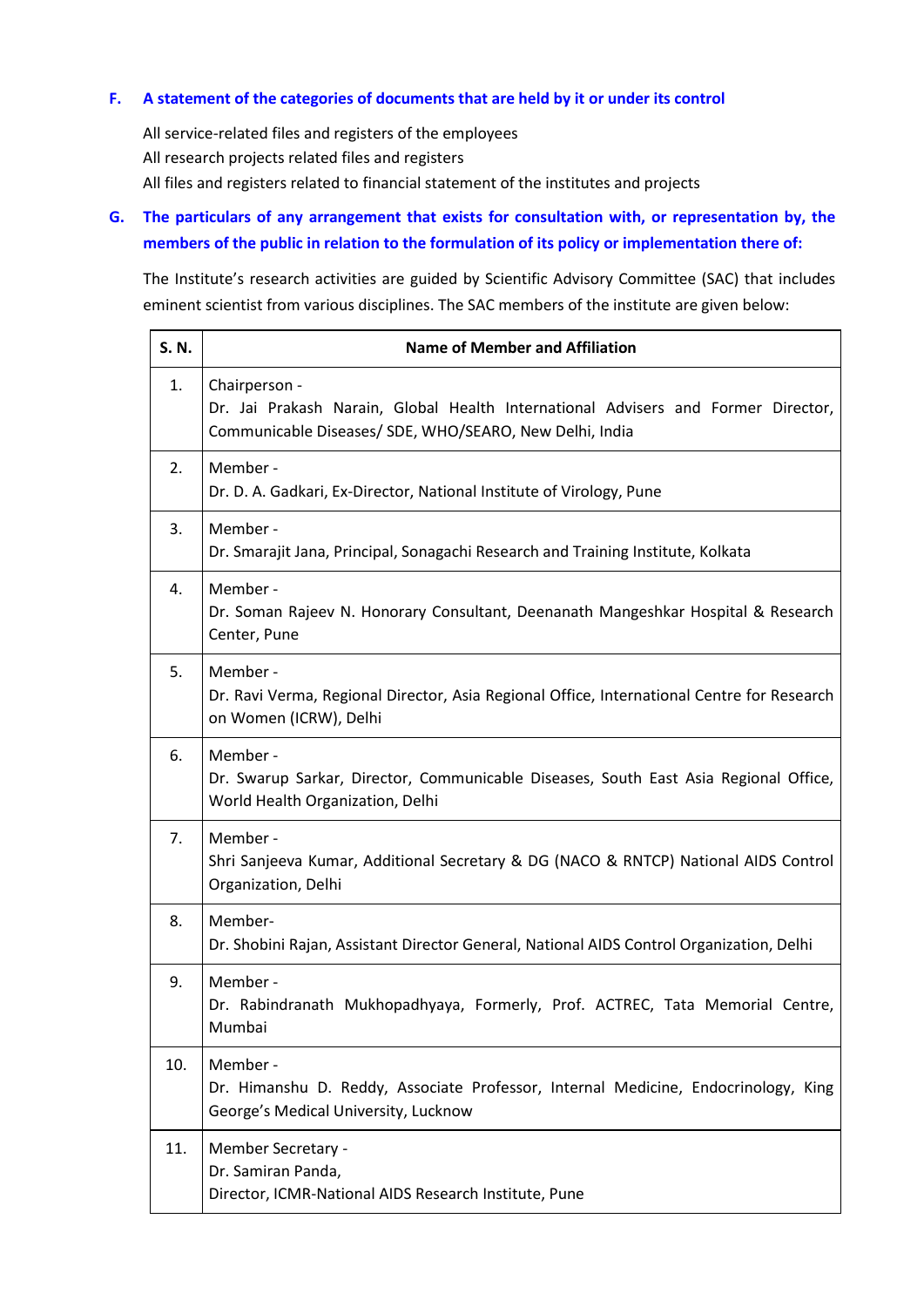| S. N. | Name of Member and Affiliation                                                                   |
|-------|--------------------------------------------------------------------------------------------------|
|       | Head/Representative of Division of Epidemiology and Communicable Diseases, ICMR-HQ,<br>New Delhi |
|       | Dr. Raman Gangakhedkar                                                                           |

All research projects are reviewed and approved by the Ethics Committee, which also ensures that research is conducted with the highest ethical standards. The EC members list is given as below:

| 1.  | Dr. V. S. Padbidri (Chairperson) M.B.B.S., Ph.D.,<br>Director Research                                                                                              |
|-----|---------------------------------------------------------------------------------------------------------------------------------------------------------------------|
| 2.  | Dr. Gupte Mohan D.<br>M.B.B.S., D.P.H., M.D. (Preventive Social Medicine)<br>ICMR Chair Epidemiology,<br>Ex Director of National Institute of Epidemiology, Chennai |
| 3.  | <b>Mrs. Hiremath Nirmala</b><br>B.A. (Entire Psychology), M.S.W.<br>Ex-Chief Executive Officer, TARA Mobile Creches, Pune                                           |
| 4.  | Dr. Kakrani A. L.<br>MD (Medicine);<br>Prof. & Head Department of Medicine,                                                                                         |
| 5.  | Prof. Pal Jayanta K.<br>M. Sc. (Zoology), Ph.D. (Biotechnology)<br>Professor and Head, Department of Biotechnology,                                                 |
| 6.  | Dr. Pandit Vijaya<br>M.B.B.S. M.D. (Pharmacologist)<br>Professor and Head Department of Pharmacology                                                                |
| 7.  | <b>Ms. Pawar Manisha</b><br>NMP+<br>Network of Maharashtra People with HIV (NMP+)                                                                                   |
| 8.  | Dr. Sagade Jaya<br>L.L.M., Ph.D.                                                                                                                                    |
| 9.  | <b>Justice Sathe R. Shrikant (Retired)</b><br>B.Com., LLB                                                                                                           |
| 10. | Dr. Shrotri Aparna<br>MD, DGO<br>Ex. Professor of B.J. Medical College Pune                                                                                         |
| 11. | Dr. Worlikar Pratibha<br>M.D., Pharmacologist,<br>Retired Professor of D. Y. Patil Medical College, Pune-43                                                         |
| 12. | Dr. Abhijit Kadam<br>ICMR-National AIDS Research Institute,                                                                                                         |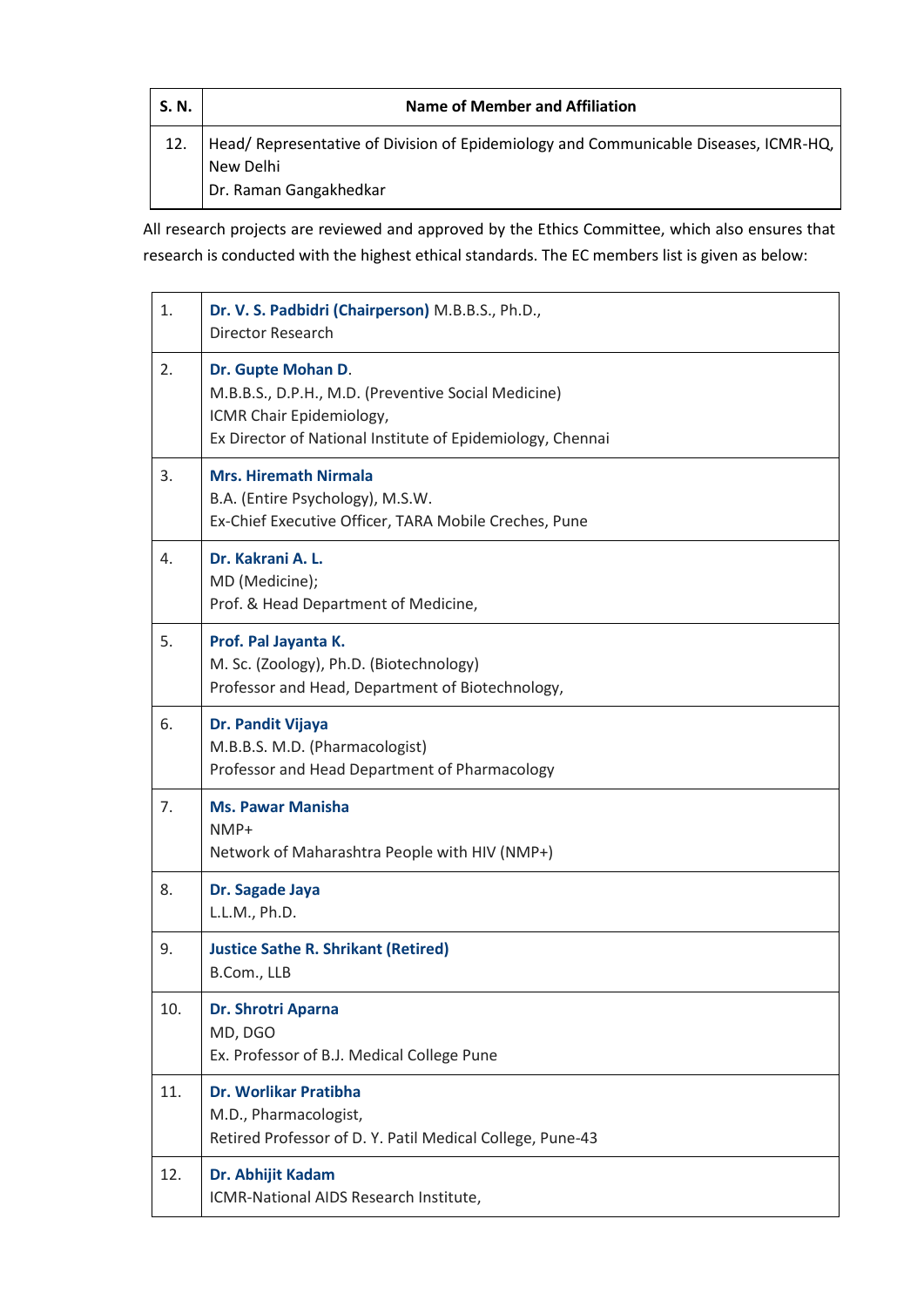Plot No.73, G Block, MIDC, Bhosari, Pune - 26 Tele. No (O). - (020) 27331200 Extn.1328 Fax No. (O)- (020) 271210721

Establishment of Community Advisory Board (CAB) which acts as an interface between the community and researchers is pioneering effort in the country by NARI:

The list of CAB members is given as below:

Dr. V. N. Karandikar (Chairperson); Director, Health sciences, Bharati Vidyapeeth Deemed University, Bharati Vidyapeeth Bhavan, Pune

Mr. George Swami, Ms. Ratna Acharya, Ms. Lata Mane, Dr. Kalpana Mutatkar, Ms. Prema Kamble-Khandagale, Adv. Surekha Potphode, Ms. Madhuri Abhyankar, Ms. Nirmala Hiremath, Dr. Madhu Bamboli, Dr. P. V. Mahajan, Dr. Sanjeevani Kulkarni, Mr. Abhay Pawar, Ms. Anuradha Karkare, Dr. Prakash Onawale, Dr. Malika Mistri, Mr. Shridhar Loni, Ms. Vinaybala Mehta, Ms. Mangala Patil, Ms. Meena Kurlekar, Mr. Vilas Chaphekar, Ms. Tejaswi Sevekari, Mr. Irfan Karnalkar, Ms. Swati Chondhe, Adv. Asim Sarode, Ms. Mrunal Pendse, Dr. (Mrs.) Amrita Bagga, Dr. Sunita Chaudhari, Mr. Manoj Pardeshi, Ms. Sushila Joseph, Ms. Leena Rajan, Dr. Sagar Pathak, Mr. Mahendra Gaikwad, Ms. Medha Ranade, Adv. (Mrs.) Kailash Nevagi, Ms. Arati Pendse, Ms.Ashwini Tambe, Dr. Shakera Inamdar

**H. A statement of the boards, councils, committees and other bodies consisting of two or more persons constituted as its part or for the purpose of its advice, and as to whether meetings of those boards, councils, committees and other bodies are open to the public, or the minutes of such meetings are accessible for public:**

Please refer item no. (iii) and (vii) for list of various committees. The record, deliberations of these committees are confidential and are not open to the general public.

### **I. A directory of its officers and employees:**

Please refer item no. (J)

**J. The monthly remuneration received by each of its officers and employees, including the system of compensation as provided in its regulations:**

| SR.<br>NO.    | <b>NAME OF THE STAFF</b> | <b>DESIGNATION</b>     | <b>PAY LEVEL</b>  |
|---------------|--------------------------|------------------------|-------------------|
| 1             | DR SAMIRAN PANDA         | Scientist G & Director | LEVEL - 14        |
| $\mathcal{P}$ | DR SEEMA SAHAY           | Scientist G            | <b>LEVEL - 14</b> |
| 3             | DR SMITA S KULKARNI      | Scientist G            | LEVEL - 14        |
| 4             | DR MANISHA V. GHATE      | <b>Scientist F</b>     | LEVEL - 13A       |
| 5             | DR MADHURI R. THAKAR     | <b>Scientist F</b>     | LEVEL - 13A       |
| 6             | DR SHEELA V. GODBOLE     | <b>Scientist F</b>     | LEVEL - 13A       |
| 7             | DR SUCHIT KAMBLE         | <b>Scientist E</b>     | <b>LEVEL - 13</b> |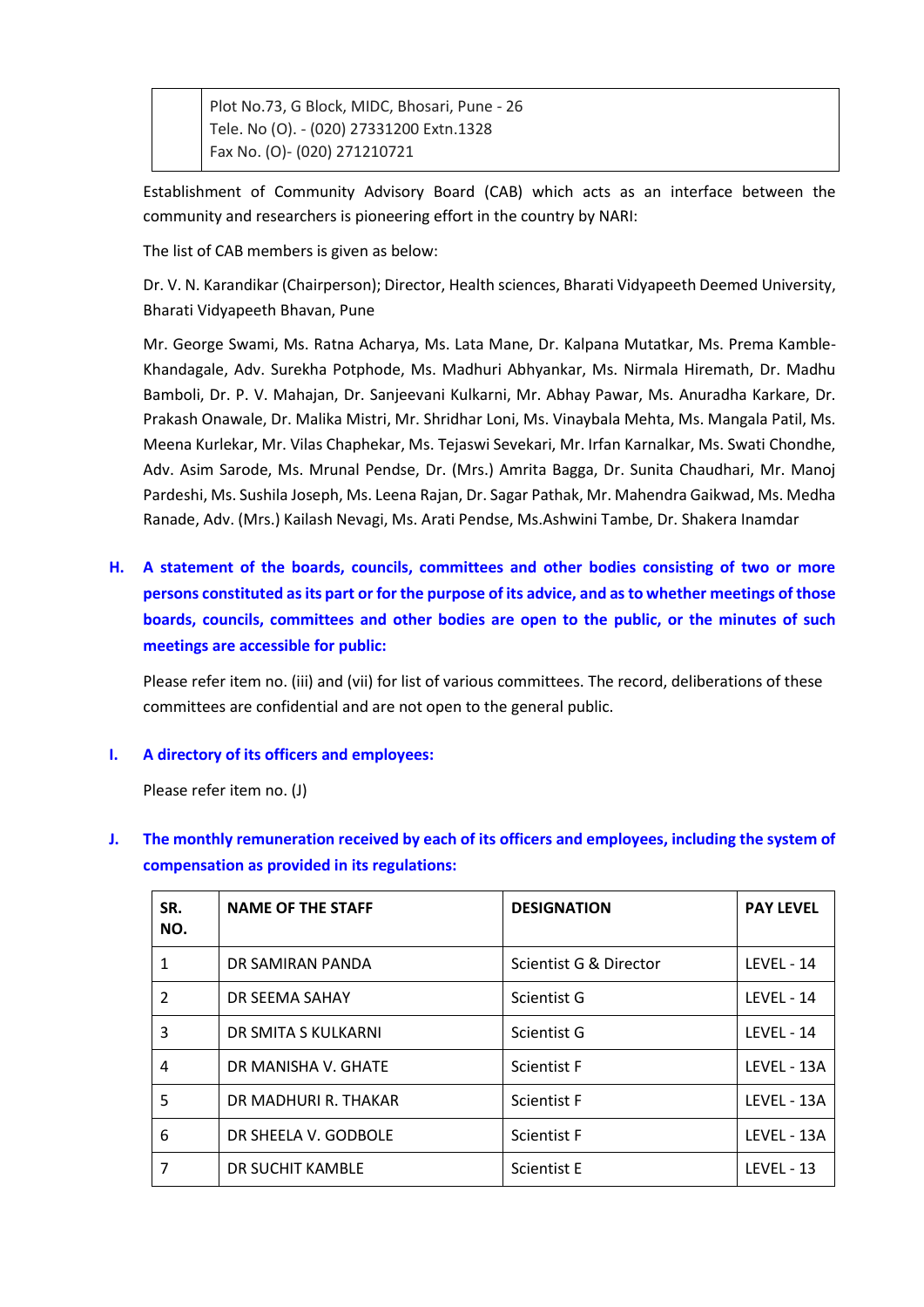| SR.<br>NO. | <b>NAME OF THE STAFF</b>     | <b>DESIGNATION</b>                 | <b>PAY LEVEL</b>  |
|------------|------------------------------|------------------------------------|-------------------|
| 8          | DR VIJAY NEMA                | <b>Scientist E</b>                 | <b>LEVEL - 13</b> |
| 9          | DR ARATI K. MANE             | Scientist E                        | <b>LEVEL - 13</b> |
| 10         | DR ASHWINI V. SHETE          | Scientist D                        | <b>LEVEL - 12</b> |
| 11         | DR. VANDANA SAXENA           | Scientist D                        | <b>LEVEL - 12</b> |
| 12         | DR SAMPADA D. BANGAR         | Scientist D                        | <b>LEVEL - 12</b> |
| 13         | DR ANUPAM MUKHERJEE          | Scientist D                        | <b>LEVEL - 12</b> |
| 14         | DR HARI OM SINGH             | Scientist D                        | <b>LEVEL - 12</b> |
| 15         | DR SERENA D'SOUZA            | Scientist D                        | <b>LEVEL - 12</b> |
| 16         | DR ABDUL ARIF KHAN           | Scientist D                        | <b>LEVEL - 12</b> |
| 17         | DR. SWARALI NITIN KURLE      | Scientist C                        | <b>LEVEL - 11</b> |
| 18         | DR. AMRITA P. RAO            | Scientist C                        | <b>LEVEL - 11</b> |
| 19         | DR ABHIJIT V. KADAM          | Scientist C                        | LEVEL - 11        |
| 20         | DR MEGHA MAMULWAR            | Scientist C                        | <b>LEVEL - 11</b> |
| 21         | DR. PALLAVI R SHIDHAYE       | Scientist B                        | <b>LEVEL - 10</b> |
| 22         | DR. SANDIP B. PATIL          | Scientist B                        | <b>LEVEL - 10</b> |
| 23         | MRS. SWATI D. GAIKWAD        | Administrative Officer             | <b>LEVEL - 10</b> |
| 24         | MRS. ANURADHA DESHPANDE      | Administrative Officer             | <b>LEVEL - 10</b> |
| 25         | MR RAJESH YADAV              | <b>Principal Technical Officer</b> | <b>LEVEL - 13</b> |
| 26         | MRS RAJANI D BAGUL           | Sr. Technical Officer              | LEVEL - 12        |
| 27         | DR SANGEETA KULKARNI         | Technical Officer - 'C'            | <b>LEVEL - 11</b> |
| 28         | MRS SUSHAMA JADHAV           | Technical Officer - 'C'            | <b>LEVEL - 11</b> |
| 29         | MRS BHARATI A MAHAJAN        | Technical Officer - 'C'            | <b>LEVEL - 11</b> |
| 30         | <b>MRS SUVARNA SANE</b>      | Technical Officer - 'C'            | <b>LEVEL - 11</b> |
| 31         | MRS VARSHA A KALE            | Technical Officer - 'C'            | <b>LEVEL - 11</b> |
| 32         | MRS. SUNITA KUMBHAR          | Technical Officer - 'C' Nursing    | <b>LEVEL - 11</b> |
| 33         | DR S M SHAHABUDDIN           | Technical Officer - 'B' Library    | <b>LEVEL - 10</b> |
| 34         | MR MICHAEL PEREIRA           | Technical Officer - 'B'            | <b>LEVEL - 10</b> |
| 35         | MS SHILPA BEMBALKAR          | Technical Officer - 'B'            | <b>LEVEL - 10</b> |
| 36         | MR TUMANLAL KATENDRA         | Technical Officer - 'B'            | <b>LEVEL - 10</b> |
| 37         | <b>MRS SHUBHANGI BICHARE</b> | Technical Officer - 'B'            | <b>LEVEL - 10</b> |
| 38         | MR RAJENDRA YELGATE          | Technical Officer - 'B'            | <b>LEVEL - 10</b> |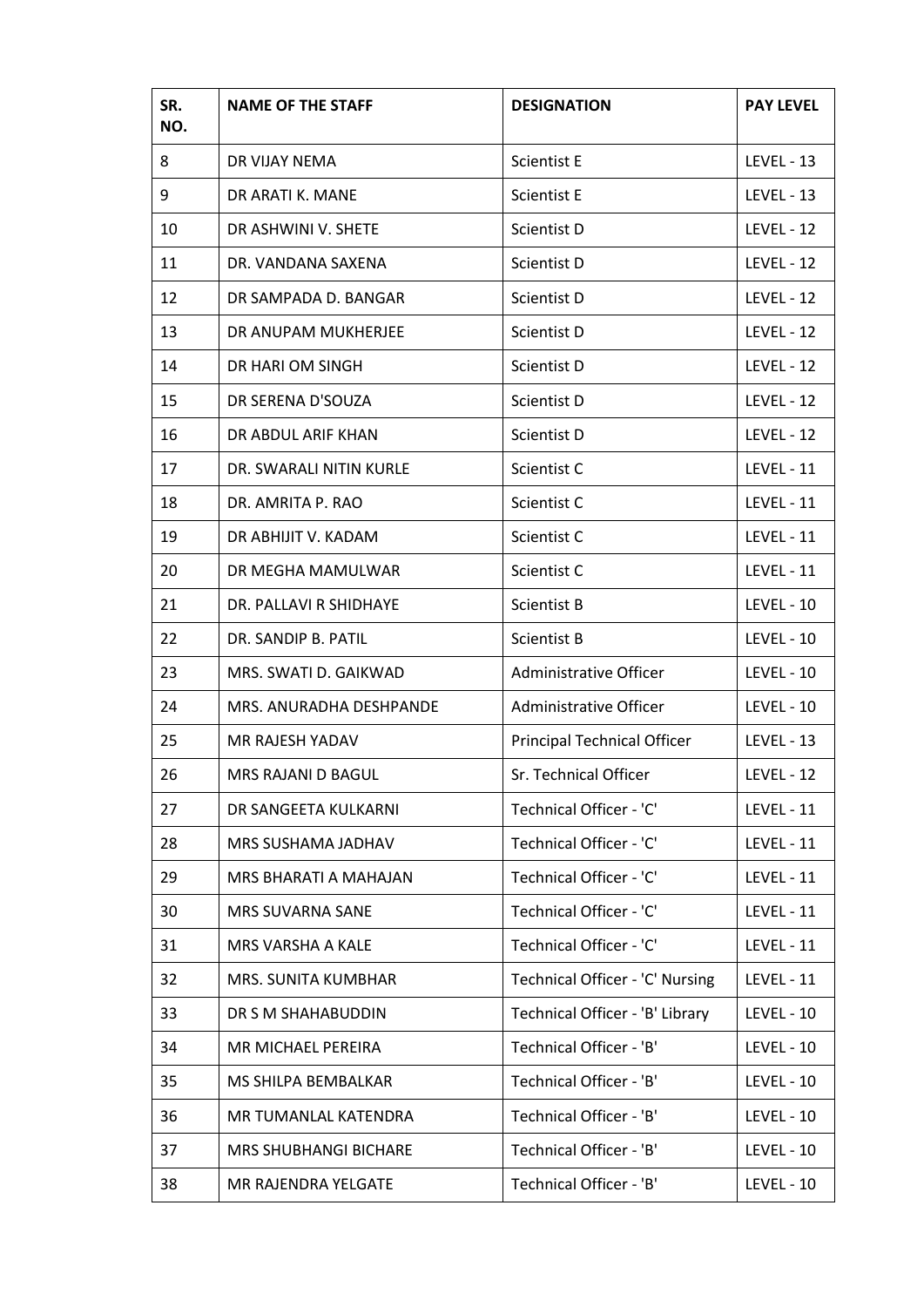| SR.<br>NO. | <b>NAME OF THE STAFF</b>       | <b>DESIGNATION</b>                   | <b>PAY LEVEL</b>  |
|------------|--------------------------------|--------------------------------------|-------------------|
| 39         | MR AMIT P NIRMALKAR            | Technical Officer - 'B'              | <b>LEVEL - 10</b> |
| 40         | MR. VINOD CHAVAN               | <b>Section Officer</b>               | LEVEL - 8         |
| 41         | MRS. JAYASHREE GADRE           | <b>Section Officer</b>               | LEVEL - 8         |
| 42         | MR AJIT A PATIL                | Technical Officer - 'A'              | LEVEL - 7         |
| 43         | <b>MR VILAS P PAWAR</b>        | Technical Officer - 'A'              | LEVEL - 7         |
| 44         | MRS. SHRADDHA G. GURAV         | Technical Officer - 'A'              | LEVEL - 7         |
| 45         | <b>MS. MADHURI TAK</b>         | Technical Officer - 'A'              | LEVEL - 7         |
| 46         | MR. NARAYAN PANCHAL            | Technical Officer - 'A'              | LEVEL - 7         |
| 47         | <b>MRS SHRADDHA GAIKWAD</b>    | Technical Officer - 'A'              | LEVEL - 7         |
| 48         | MR. GIRISH RAHANE              | Technical Officer - 'A'              | LEVEL - 7         |
| 49         | <b>MR VISHAL BHOSALE</b>       | Technical Officer - 'A' (JE-ES)      | LEVEL - 7         |
| 50         | MRS SUVARNA BADEKAR (SONAVALE) | <b>Technical Assistant</b>           | LEVEL - 6         |
| 51         | MR KUMAR VAIDYA                | <b>Technical Assistant</b>           | LEVEL - 6         |
| 52         | MS. UJJWALA GHULE              | <b>Technical Assistant (Nursing)</b> | $LEVEL - 6$       |
| 53         | MRS SEEMA RAKESH PILLAI        | <b>Private Secretary</b>             | LEVEL - 7         |
| 54         | MR VINAYAK CHAVAN              | Sr. Technician (2)                   | LEVEL - 7         |
| 55         | <b>MR VIJAY CHAUWARE</b>       | Technician (2)                       | LEVEL - 5         |
| 56         | <b>MRS DIPALI KALE</b>         | Technician (2)                       | LEVEL - 5         |
| 57         | <b>MRS VARADA GANU</b>         | Technician (2)                       | LEVEL - 5         |
| 58         | MRS PALLAVI BIRDAWADE          | Technician (2)                       | LEVEL - 5         |
| 59         | MR. ATUL T. SIRSAT             | Technician (2)                       | LEVEL - 5         |
| 60         | SMT. B. S. NINDANKAR           | Laboratory Assistant                 | LEVEL - 5         |
| 61         | MR M. B. ATTAR                 | Laboratory Assistant                 | LEVEL - 5         |
| 62         | MR BIJI GEORGE                 | <b>Lower Division Clerk</b>          | LEVEL - 5         |
| 63         | MRS VARSHA MALWADKAR           | <b>Lower Division Clerk</b>          | LEVEL - 5         |
| 64         | MRS ASMITA KADHE               | <b>Lower Division Clerk</b>          | LEVEL - 5         |
| 65         | <b>MR SUNIL R AWCHARE</b>      | <b>Lower Division Clerk</b>          | LEVEL - 4         |
| 66         | <b>MR PAWAN SHIVANKAR</b>      | <b>Lower Division Clerk</b>          | LEVEL - 2         |
| 67         | MR. SACHIN DHONDGE             | Technician - A                       | LEVEL - 2         |
| 68         | MR. AMOL GOPAL RAUT            | Laboratory Attendant - 2             | LEVEL - 1         |
| 69         | MR. CHANDRASHEKHAR MANE        | Laboratory Attendant - 1 (MTS)       | LEVEL - 1         |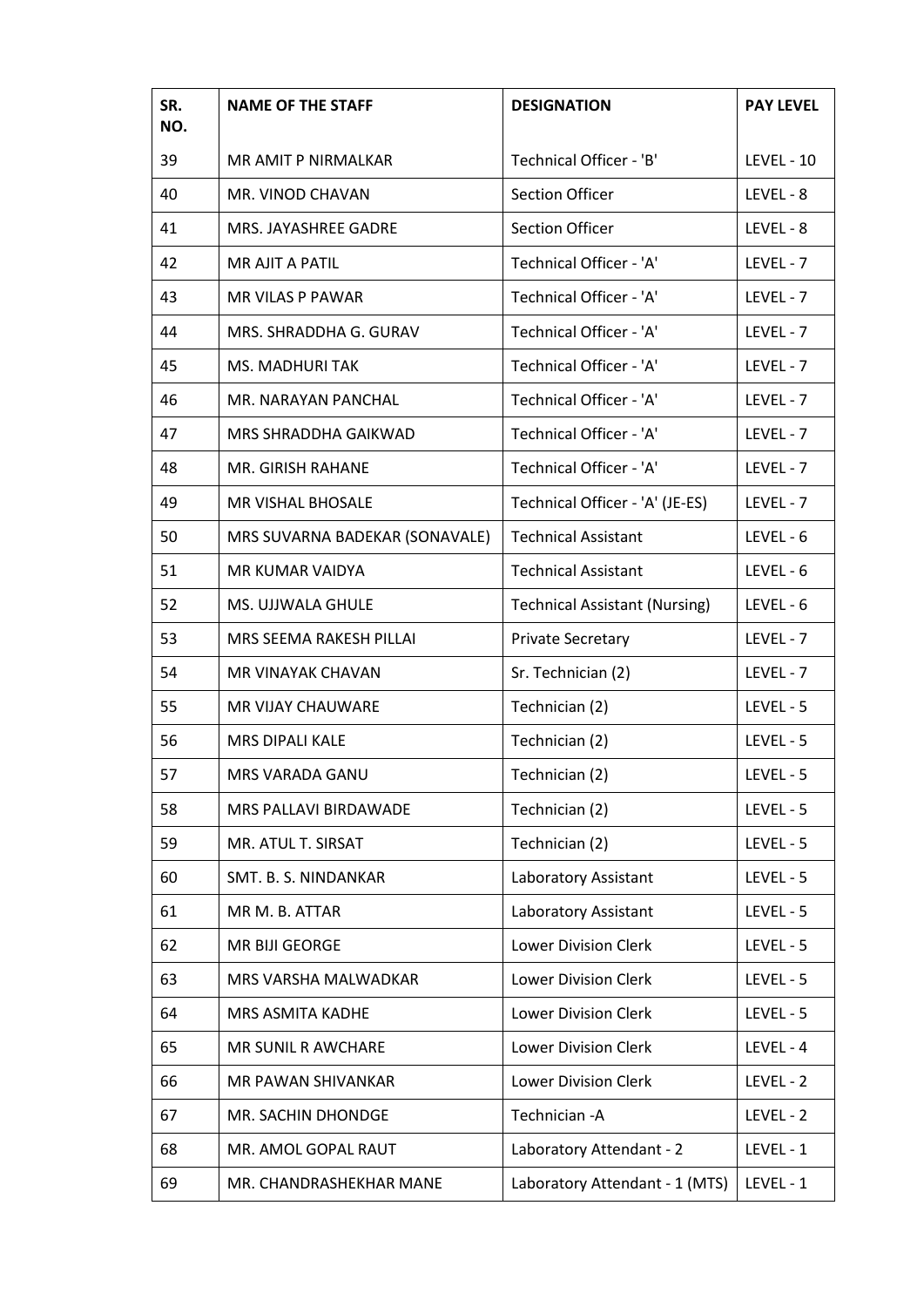| SR.<br>NO. | <b>NAME OF THE STAFF</b> | <b>DESIGNATION</b>             | <b>PAY LEVEL</b> |
|------------|--------------------------|--------------------------------|------------------|
| 70         | MR. VIKAS AMBADAS VAIDYA | Laboratory Attendant - 1 (MTS) | LEVEL - 1        |
| 71         | MR. VAIBHAV MAHADEV MANE | Laboratory Attendant - 1 (MTS) | LEVEL - 1        |

- **K. The budget allocated to each of its agency, indicating the particulars of all plans, proposed expenditures and reports on disbursements made:**
	- 2017-18 Rs. 3570.55 lakhs
	- 2018-19 Rs. 1659.89 lakhs
	- 2019-20 Rs. 1657.65 lakhs
- **L. The manner of execution of subsidy programmes, including the amounts allocated and the details of beneficiaries of such programmes:**

The Institute does not deal with any programme involving release of subsidy.

**M. Particulars of recipients of concessions, permits or authorizations granted by it:**

The Institute does not grant any concessions / permits/ authorizations.

**N. Details in respect of the information, available to or held by it, reduced in an electronic form:**

The information with regard to ICMR-NARI is available in electronic form on the institutional Website[: http://www.nari-icmr.res.in/](http://www.nari-icmr.res.in/)

**O. The particulars of facilities available to citizens for obtaining information, including the working hours of a library or reading room, if maintained for public use:**

**NARI Contact:**

**Telephone Number:** 91-20-27331200

**Web Site:** [http://www.nari-icmr.res.in](http://www.nari-icmr.res.in/)

# **Services Provided at NARI Clinics:**

Testing, care and support services are provided as per national guidelines.